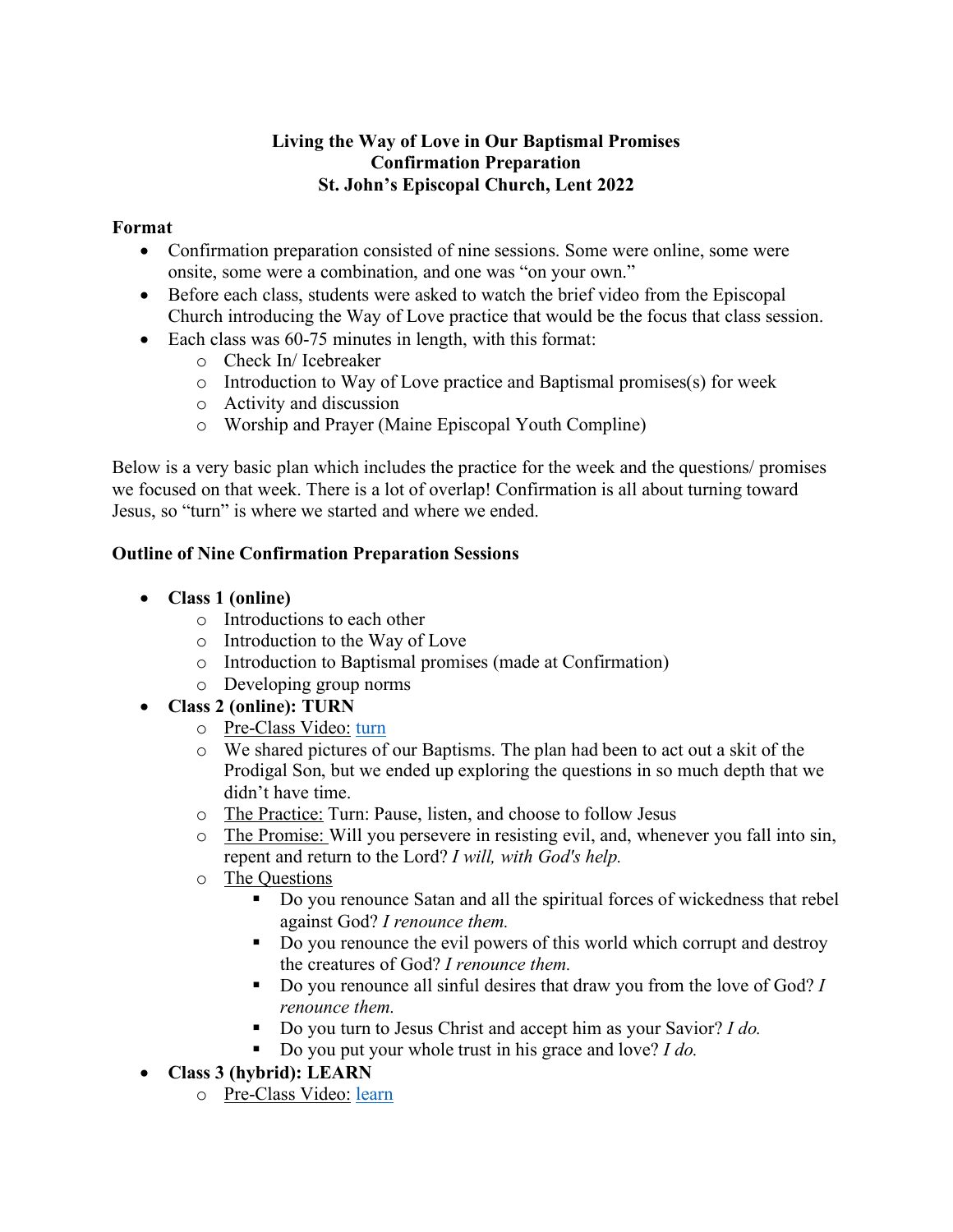- o We partnered for a Bible Scavenger Hunt as our starting activity (this worked decently, with one teen unexpectedly at home. Our priest co-taught this class and I had been planning on putting her on her own with a time penalty for this activity, but instead we partnered her with the online teen).
- o We read the story of Jesus walking on water together several times and participated in a brief Lectio Divina exercise. We shared what it was like to imagine and contemplate the story.
- o The Practice: Learn: Reflect on scripture each day, especially on Jesus' life and teachings
- o The Promise: Will you proclaim by word and example the Good News of God in Christ? *I will, with God's help.*
- o The Questions
	- Do you believe in God the Father? *I believe in God, the Father almighty*, *creator of heaven and earth.*
	- § Do you believe in Jesus Christ, the Son of God? *I believe in Jesus Christ, his only Son, our Lord. He was conceived by the power of the Holy Spirit and born of the Virgin Mary. He suffered under Pontius Pilate, was crucified, died, and was buried. He descended to the dead. On the third day he rose again. He ascended into heaven and is seated at the right hand of the Father. He will come again to judge the living and the dead.*
	- Do you believe in God the Holy Spirit? *I believe in the Holy Spirit, the holy catholic Church, the communion of saints, the forgiveness of sins, the resurrection of the body, and the life everlasting.*

# • **Class 4 (onsite): PRAY**

- o Pre-Class Video: pray
- o We set up six prayer stations in our chapel: Breath Prayers (with simple instructions for the Jesus prayer), finger labyrinth/ prayer beads, post-it note prayers for individual needs and concerns*,* braiding yarn/ribbon activity focusing on praying for our world*,* sand tray prayers focusing on forgiveness, praying in Color focusing on gratitude
- o The Practice: Pray: Dwell intentionally with God each day
- o The Promise: Will you continue in the apostles' teaching and fellowship, in the breaking of bread, and in the prayers? *I will, with God's help.*
- **Class 5 (online): BLESS**
	- o Pre-Class Video: bless
	- o We watched the video about Bishop Walker School from the series "Traveling the Way of Love." I used the guide, simplified, and we read Matthew 10: 5-8 several times. We focused on how the school was living out the teachings of Jesus.
	- o The Practice: Bless: Share faith and unselfishly give and serve
	- o The Promises
		- Will you seek and serve Christ in all persons, loving your neighbor as yourself? *I will, with God's help.*
		- Will you proclaim by word and example the Good News of God in Christ? *I will, with God's help.*
		- § Will you strive for justice and peace among all people, and respect the dignity of every human being? *I will, with God's help.*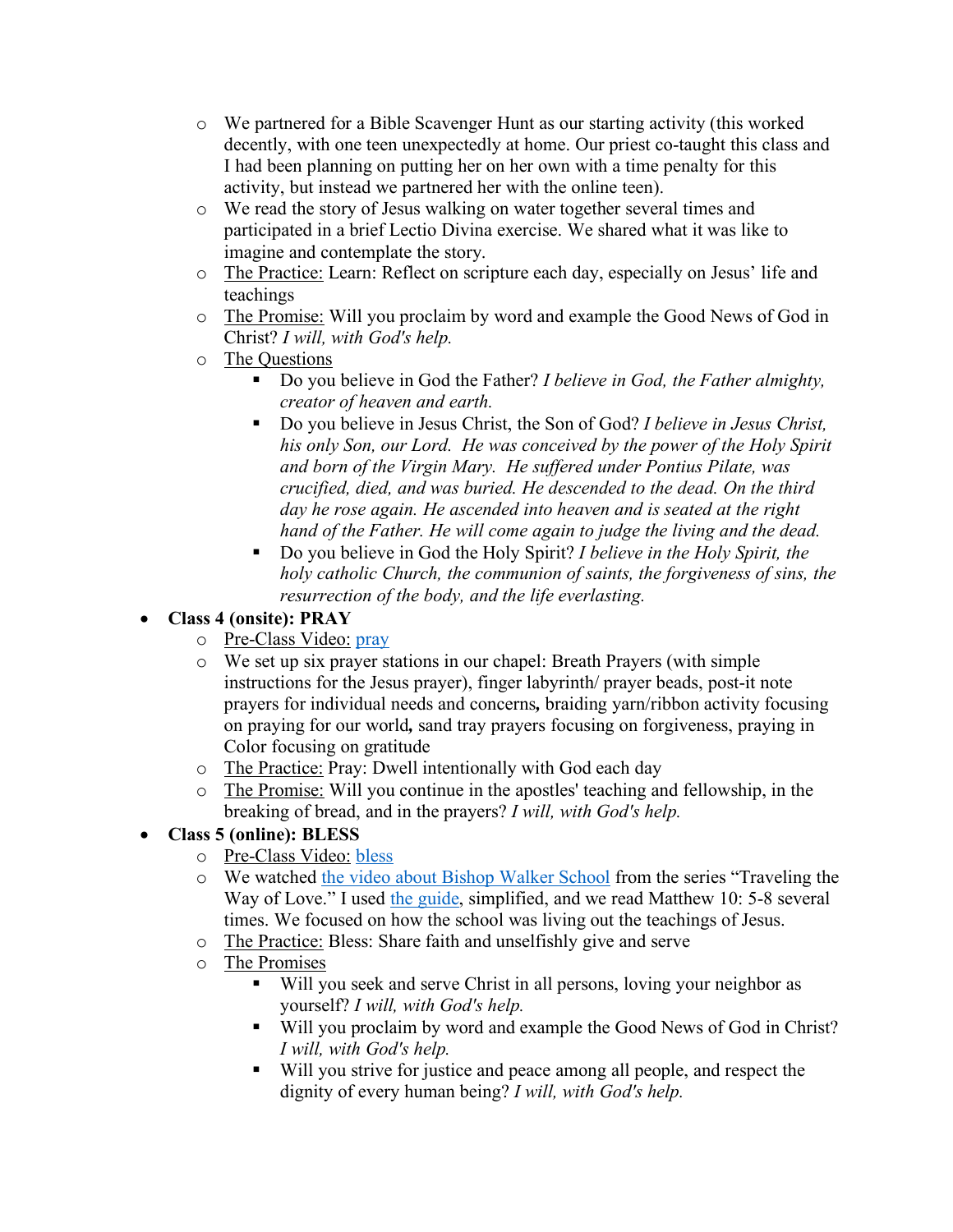## • **Class 6 (hybrid): GO**

- o Pre-Class Video: go
- o This was an unplanned hybrid class. For our activity, we assembled summeroriented gift bags for the guests at our Second Saturday community meal. We gathered some statistics about homelessness in our community and as we made the bags, discussed this issue and ways to be active in helping to make change.
- o The Practice: Go: Cross boundaries, listen deeply, and live like Jesus
- o The Promises
	- § Will you strive for justice and peace among all people, and respect the dignity of every human being? *I will, with God's help.*
	- Will you proclaim by word and example the Good News of God in Christ? *I will, with God's help.*
- **Class 7 (onsite on Easter Day & online the following week): WORSHIP**
	- o Pre-Class Video: worship
	- o We watched the video about St. Lydia's Dinner Church from "Traveling the Way of Love." We again drew from the guide– we read the story of the Road to Emmaus and talked about the video using simplified versions of the questions in the study guide. We talked about different experiences of worship and particularly about physical movement during worship.
	- o The Practice: Worship: Gather in community weekly to thank, praise, and dwell with God
	- o The Promise*:* Will you continue in the apostles' teaching and fellowship, in the breaking of bread, and in the prayers? *I will, with God's help.*

### • **Class 8 (on your own): REST**

- o Pre-Class Video: rest
- o Students and leaders were asked to unplug for an hour and participate in an activity of their choosing (we reviewed possibilities such as being in nature, being with family, etc.) and to be ready to discuss at our last gathering.
- o The Practice*:* Rest: Receive the gift of God's grace, peace, and restoration
- o The Promise: Will you proclaim by word and example the Good News of God in Christ? *I will, with God's help.*
- **Class 9 (onsite + pizza): TURN**
	- o We gathered a few days before Confirmation. We reviewed the seven practices of the Ways of Love and the promises we would be renewing as we chose to follow Jesus through the sacrament of Confirmation. We talked about what we had done to rest. We also went through the whole service and answered questions.
	- o The Promise: Will you persevere in resisting evil, and, whenever you fall into sin, repent and return to the Lord? *I will, with God's help.*
	- o The Questions
		- Do you renounce Satan and all the spiritual forces of wickedness that rebel against God? *I renounce them.*
		- Do you renounce the evil powers of this world which corrupt and destroy the creatures of God? *I renounce them.*
		- Do you renounce all sinful desires that draw you from the love of God? *I renounce them.*
		- Do you turn to Jesus Christ and accept him as your Savior? *I do.*